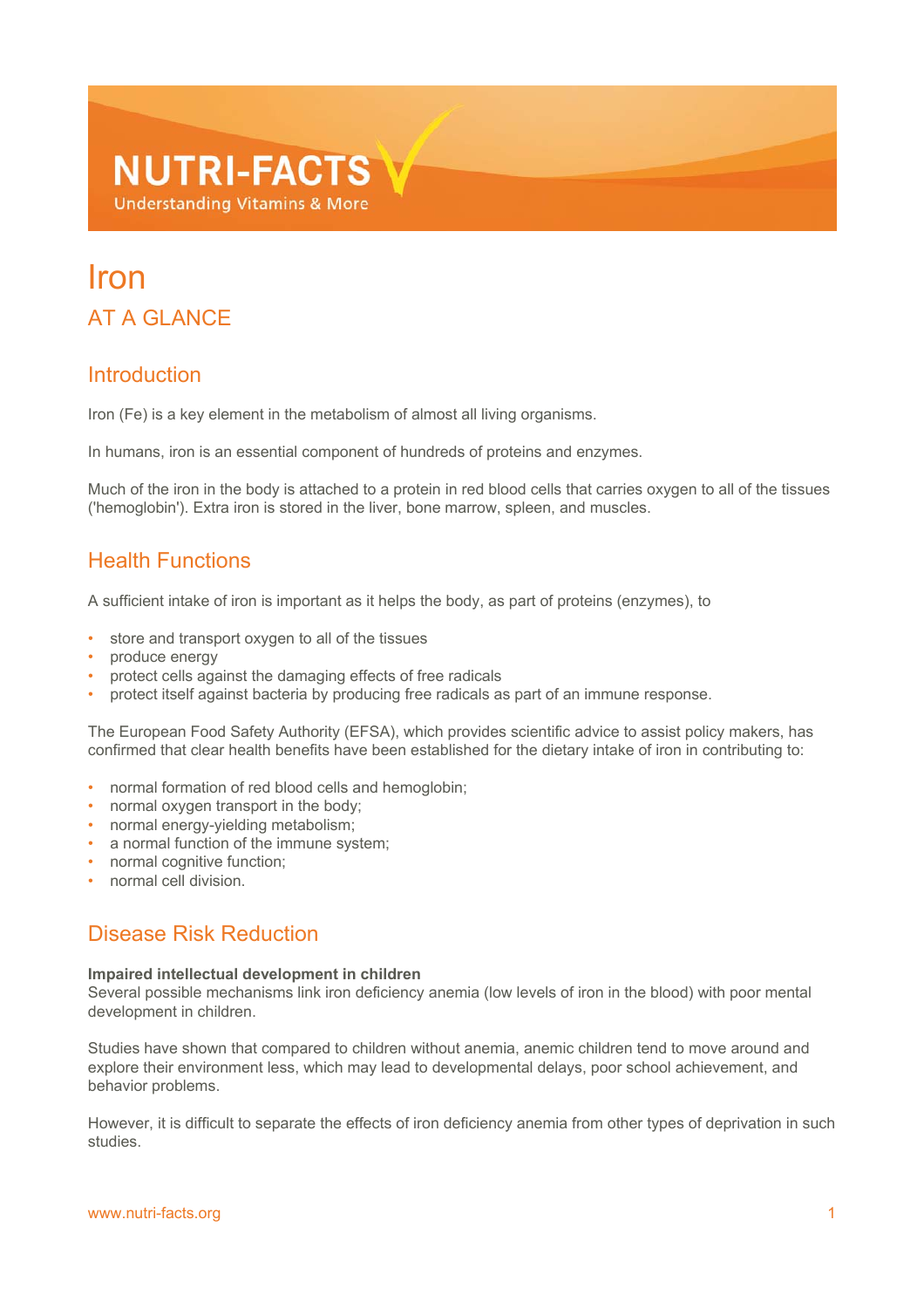#### **Lead toxicity**

A number of population studies have found iron deficiency to be associated with increased intestinal absorption of and blood levels of lead in young children.

The use of iron supplementation in lead poisoning should be reserved for those individuals who are truly iron deficient or who experience long-lasting lead exposure, such as continued residence in lead-exposed housing.

#### **Pregnancy complications**

Population studies provide strong evidence of a relationship between severe anemia in pregnant women and adverse pregnancy outcomes, such as low birth weight, premature birth, and maternal mortality.

While iron deficiency can be a major contributory factor to severe anemia, evidence that iron deficiency anemia is a reason for poor pregnancy outcomes is still lacking.

#### **Impaired immune function**

Sufficient iron is critical to several immune functions, including the development and division of white blood cells, and the generation of free radicals, which are used for killing infectious agents (e.g., bacteria).

Despite the critical functions of iron in the immune response, the relationship between iron deficiency and susceptibility to infection remains controversial.

Controlled studies are needed to determine the appropriate use of iron supplementation in regions where malaria is common, as well as in the presence of infectious diseases, such as HIV, tuberculosis, and typhoid.

### Other Applications

#### *Please note:*

*Any dietary or drug treatment with high-dosed micronutrients needs medical supervision.*

#### **Anemia**

The most important use of iron supplements is to treat anemia (low levels of iron in the blood) caused by iron deficiency. Anemia can be caused by many conditions, including menstrual loss, pregnancy, blood donation, bleeding ulcers, surgery (before and after), and chronic diseases such as cancer and kidney failure.

#### Restless legs syndrome

Restless legs syndrome (RLS) is a neurological movement disorder that is often associated with sleep problems due to unpleasant sensations resulting in an irresistible urge to move the legs.

RLS occurs in some people with iron deficiency and some RLS patients benefit from iron supplementation.

### Intake Recommendations

In Europe, many health authorities recommend daily iron intakes of 9 mg for adult males, and 15–20 mg for females of reproductive age to compensate for menstrual iron losses. In pregnancy, the recommended intake is 30 mg/day because of the increased iron requirement.

### Supply Situation

The World Health Organization (WHO) considers iron deficiency to be the number one nutritional disorder in the world. As many as 80% of the world's population may be iron deficient, while 30% may have iron deficiency anemia.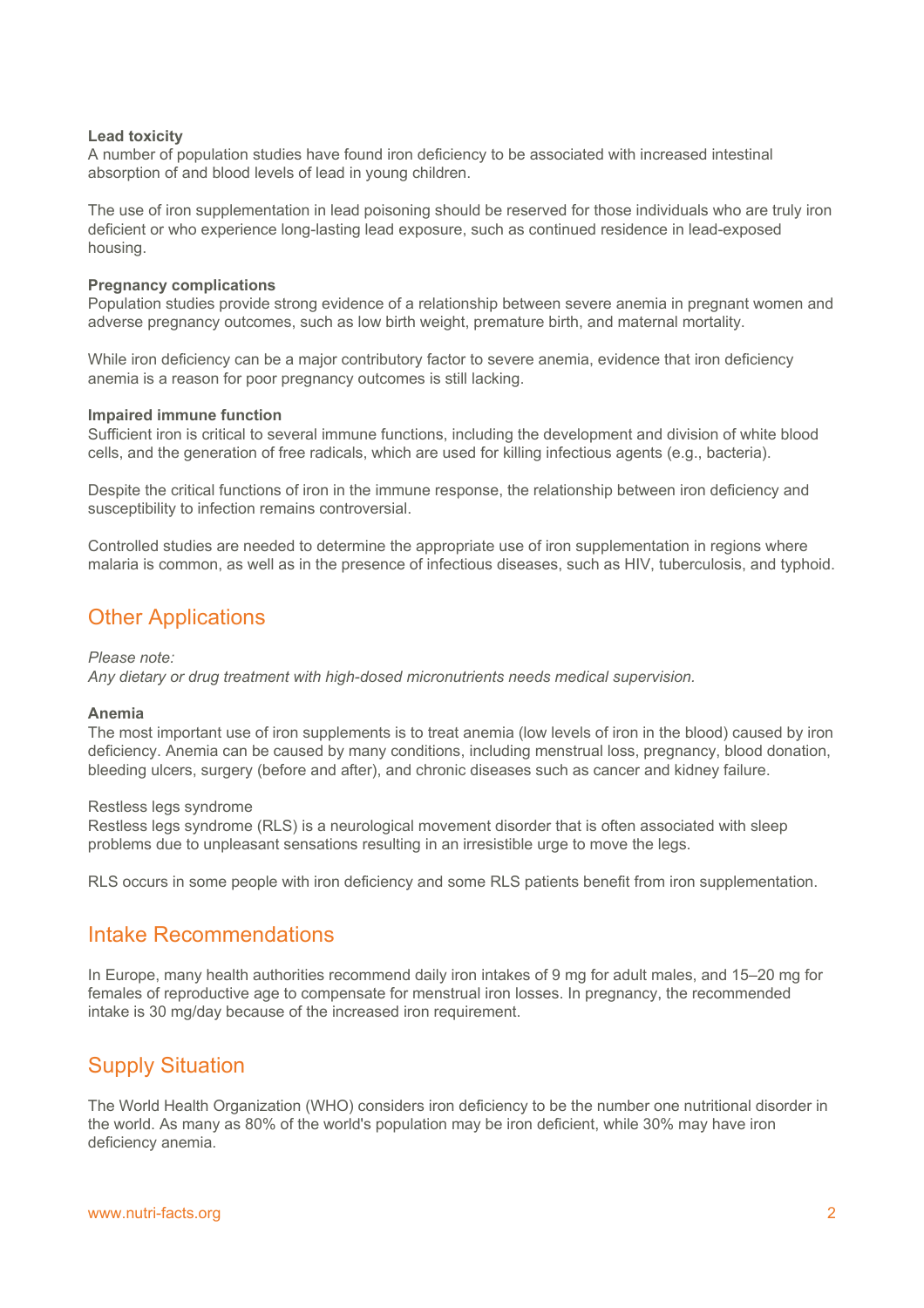# **Deficiency**

Significant deficiency in iron leads to anemia, resulting in diminished oxygen transport.

Anemia may be mild, moderate, or severe and may be caused by significant or prolonged blood loss such as that from a bleeding ulcer, menstruation, severe trauma, surgery, or a malignant tumor.

It can also be caused by an iron-poor diet, inefficient absorption of dietary iron, pregnancy, and the rapid growth that takes place during infancy, early childhood, and adolescence.

Pregnant women, young women during their reproductive years, and children tend to be at the highest risk of becoming deficient in iron.

The most common symptoms of anemia are weakness and fatigue.

Low levels of iron can lead to diminished exercise capacity, whether anemia is present or not.

### **Sources**

The best dietary sources of iron are liver and other organ meats, lean red meat, poultry, fish, and shellfish. Iron from these sources is readily absorbed in the intestines.

Other sources of iron include dried beans and peas, legumes, nuts and seeds, whole grains, dark molasses, and green leafy vegetables. However, iron from these sources must be accompanied by certain nutrients for proper absorption: vitamin C, for example, helps the absorption of this type of iron while calcium, bran, tea, and unprocessed whole grain products block its absorption.

### **Safety**

The most common side effect from iron supplements is stomach upset, including discomfort, nausea, diarrhea, constipation, and heartburn.

Severe iron overdose occurs when amounts of iron equivalent to 50–100 times greater than the recommended dietary dose are ingested. Such iron toxicity can lead to destruction of cells in the gastrointestinal tract, which can cause vomiting, bloody diarrhea, and even death.

Although not entirely clear, there may be an association between high iron stores and risk of heart disease, cancer, and Alzheimer's disease. Similarly, for those with inflammatory bowel disease (Crohn's disease and ulcerative colitis) the areas of the bowel that are inflamed appear to have higher amounts of iron. This is thought to be because iron can stimulate the damaging effects in the body of substances known as free radicals.

Iron overload disease, although most commonly an inherited condition called hemochromatosis, may occur in people who consume excessive amounts of iron over a long period of time. Symptoms include skin discoloration, diabetes, and liver damage, among other potential complications.

#### **Tolerable upper intake level**

U.S. health authorities have established that taking up to 45 mg iron per day is safe. However, safety for amounts higher than 45 mg per day is not known.